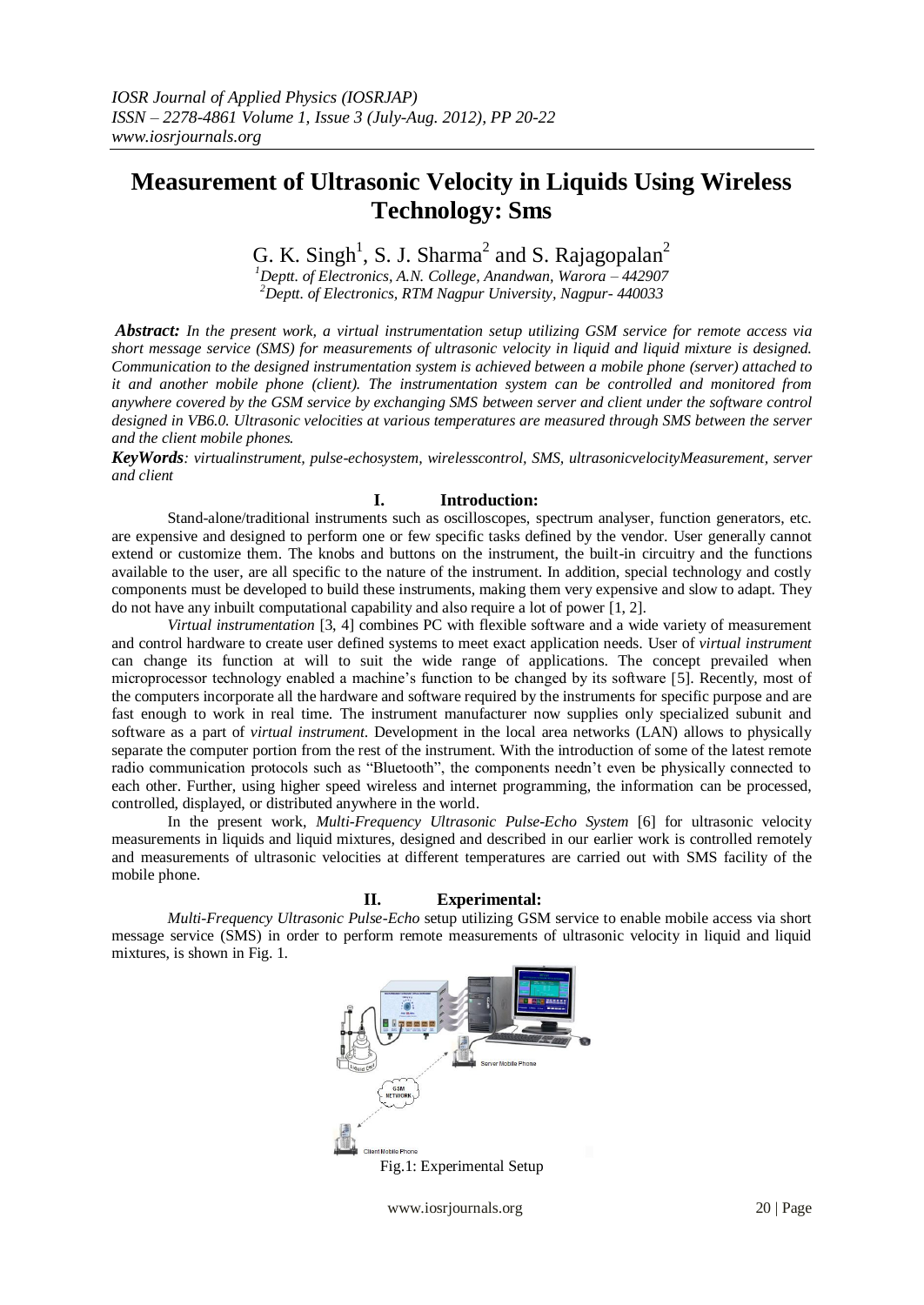General Server-Client structure is used to carry out measurements remotely with SMS. The Nokia handset is connected to USB port of PC with USB cable and acts as server that sends/receives SMS to/from the client mobile [7]. A control program, including functions (Read SMS, Send SMS, Delete SMS, etc) from Nokia Suite [8]**,** is developed in VB6.0 and uses SDK3.0 [9] to send and receive SMS through *server mobile phone* to and from the *client mobile phone*. The Specified Client mobile is allowed to access the experimental system to perform various functions such as measurement and setting of sample temperature, and estimation of ultrasonic velocity in sample under study.

### **III. Description**:

Remote control of *Multi-Frequency Ultrasonic Pulse-Echo* system using SMS for ultrasonic velocity measurements is shown in Fig.2.



Fig.2: Flowchart of SMS Control of VI

*SMS Control* program running on server side PC

continuously scans server mobile phone attached to it for any new received SMS and if any new

SMS is received, the *SMS Control* function verifies whether it is sent from the *client mobile phone*. If the SMS is sent from the *client* mobile phone, it reads the SMS and retrieves the command from it, otherwise ignores it. The retrieved command can be one of the commands defined for reading the present temperature of the sample temperature, setting the sample temperature to desired value, or finding ultrasonic velocity at desired temperature.

If retrieved command from SMS sent by client mobile phone, at remote place, is for setting the sample temperature to a desired value, the *SMS Control* function instructs *Software Controlled Thermostat* . When desired sample temperature is attained, the *SMS Control* function acknowledges the client mobile phone by sending SMS automatically. Similarly, if the retrieved command from SMS is for finding the velocity at the desired temperature, the *SMS Control* function calls *Velocity* function that starts the process to find velocity, and when process completes it, it sends this value to client mobile phone through SMS. Thus, the user can monitor and observe sample temperature, and find ultrasonic velocity without being present in front of the system.

www.iosrjournals.org 21 | Page